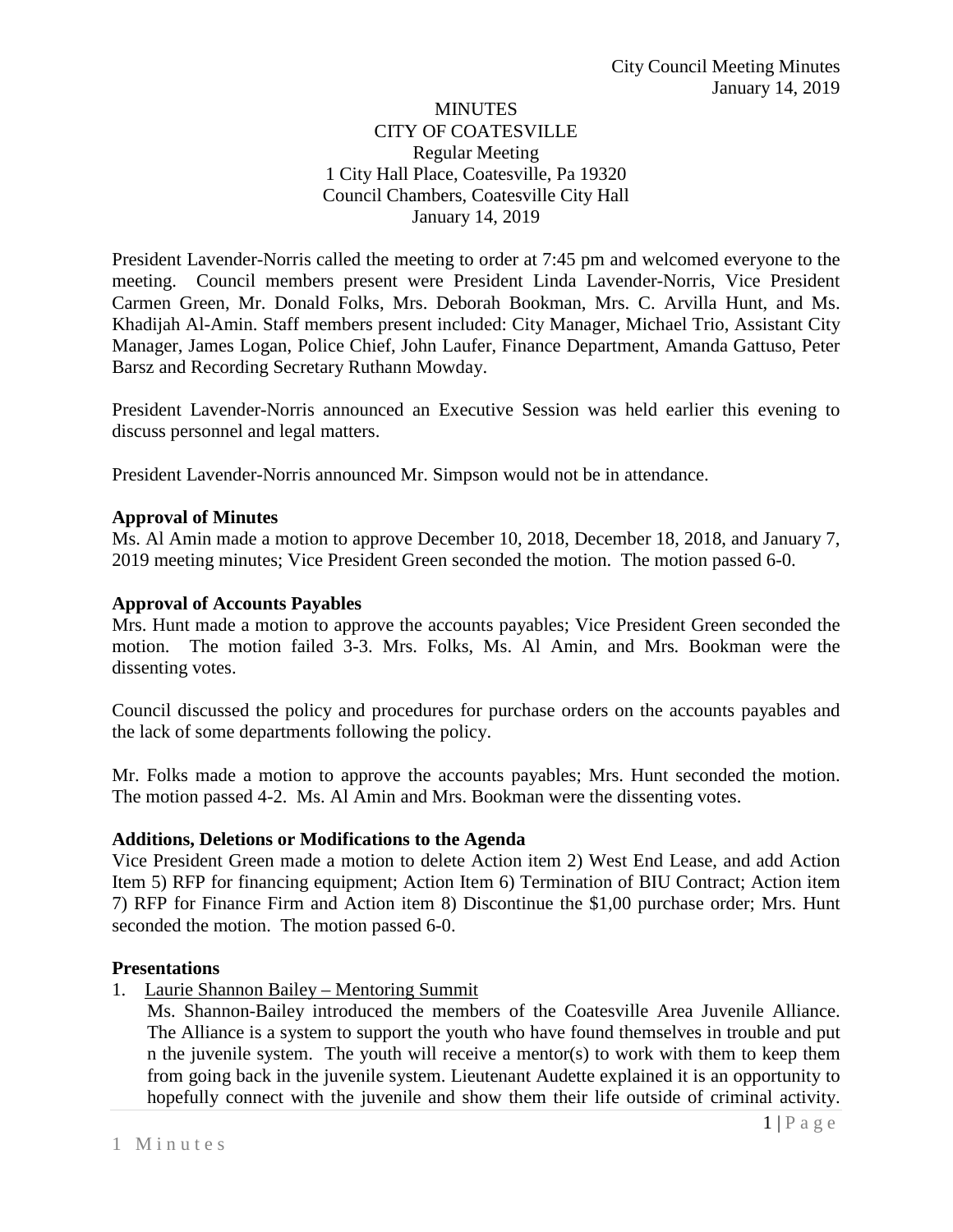# **Citizens' Hearings – Regular Action Items Only (3 Minutes**)

There were no citizens' comments on regular action items only.

## **Regular Action Items**

1. Receive and consider reappointment to the Authorities, Boards, Commissions, and Committees. Joseph DiSciullo to the Redevelopment Authority for the term 2019-2023; Bill Shaw to the Fire, Non-Uniform and Police Pension for the term 2019-2020; Paul Trizonis to the Historical Commission for the term 2019-2021; Jeffrey Deacon to the Historical Commission for the term 2019-2021; John Ross to the Historical Commission for the term 2019-2021; Frederick Sharpe for the Parks and Recreation Commission for the term 2019-2022; Joseph Hamrick to the Zoning Hearing Board for the term 2018- 2020

Vice President Green made a motion to reappoint Joseph DiSciullo to the Redevelopment Authority for the term 2019-2023; Bill Shaw to the Fire, Non-Uniform and Police Pension for the term 2019-2020; Paul Trizonis to the Historical Commission for the term 2019-2021; Jeffrey Deacon to the Historical Commission for the term 2019-2021; John Ross to the Historical Commission for the term 2019-2021; Frederick Sharpe for the Parks and Recreation Commission for the term 2019-2022; Joseph Hamrick to the Zoning Hearing Board for the term 2018-2020; Mrs. Hunt seconded the motion. The motion passed 6-0.

- 2. Receive and consider West End Lease Item deleted from agenda.
- 3. Receive and consider Resolution No. 2019-04 authorizing the City's sale/trade of vehicles and other equipment identified herein by means of Municibid or trade-in pursuant to Costars purchases for new vehicles, or by public bid or auction consistent with the requirements of the Third Class City Code and City Charter Mrs. Hunt tabled the action item a Resolution No. 2019-04 authorizing the City's sale/trade of vehicles and other equipment identified herein by means of Municibid or trade-in pursuant to Costars purchases for new vehicles, or by public bid or auction consistent with the requirements of the Third Class City Code and City Charter; Vice President Green seconded the motion. Motion tabled 6-0.
- 4. Receive and consider Malvern Bank Trust for the money previously in the Reserve Trust Fund

Mrs. Hunt made a motion to approve moving the money already in the Reserve Trust Fund to Malvern Bank Trust; Vice President Green seconded the motion. The motion passed 6-0.

5. Receive and consider an RFP for financing a compressor and 2019 Truck for the Public Works Department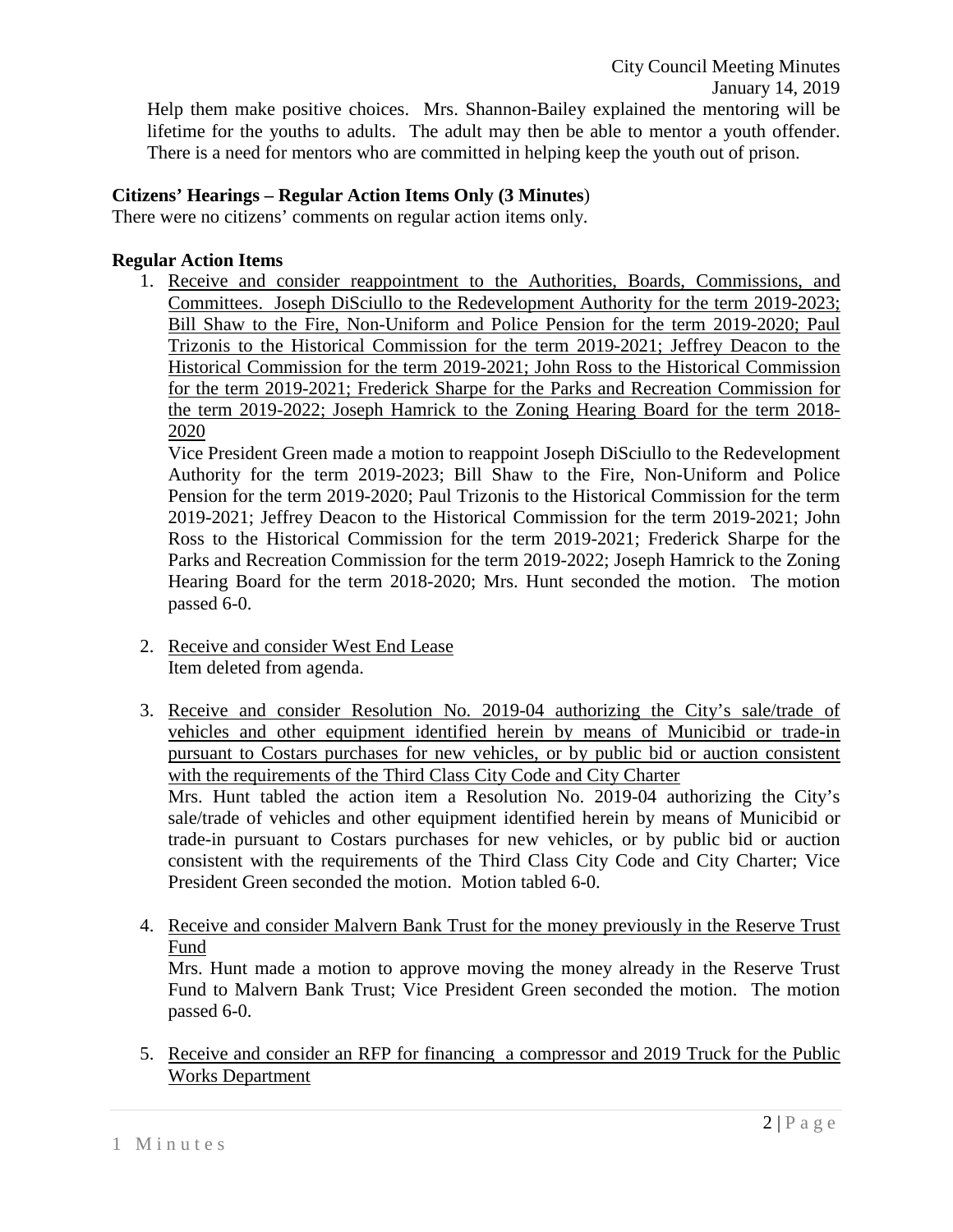City Council Meeting Minutes January 14, 2019 Ms. Al Amin made a motion to approve an RFP for the financing a compressor and 2019 truck for the Public Works Department; Mrs. Hunt seconded the motion. The motion passed 6-0.

## 6. Receive and consider BIU Contract renewal

Mrs. Hunt made a motion to terminate BIU at the end of their contract and not renew their services; Mr. Folks seconded the motion. The motion passed 6-0.

- 7. Receive and consider RFP for Finance Firm Vice President Green made a motion to approve an RFP for Finance Firms; Mrs. Hunt seconded the motion. The motion passed 6-0.
- 8. Receive and consider discontinuing the \$1,000 purchase order requisition Mrs. Hunt made a motion to terminate the \$1,000 purchase order requisition and rediscuss the amount and get an overview with Finance; Vice President Green seconded the motion. The motion passed 6-0.

## **Discussion Item**

1. Meeting Minutes

There was no discussion on meeting minutes.

#### **Solicitors Report**

Mr. Verwey announced that he:

- Considered and addressed pending litigation issues
- Addressed code enforcement issues
- Considered and advised on real estate and development matters
- Provided guidance on legal issues raised by the Council.

## **City Manager's Report**

Mr. Trio announced:

- Olivet parking lot is operational.
- City Hall roof leaks identified after the snow event, standard areas have been patched. Awaiting proposal for repairs.
- Mark Lane has closed on the Lipkins warehouse and has filed for construction permits.
- Mark Lane Record building activity pending the 2019 Economic Development Liquor License application
- 2018 Economic Development Liquor License application was awarded to Jim DePetris (DEPG) for Arooga's
- Code Enforcement Advertisement for zoning Senior Code Officer advertised
- Catalyst permit under review by PennDOT and PA DEP
- Route 82 and Lincoln Highway Intersection Reconstruction Project meeting scheduled to review funding sources
- DCED and DEPG contract requires co-op agreement between DEPG and the City regarding the split from Gateway streetscape and the intersection work funding

#### **Assistant City Manager Report**

Mr. Logan announced: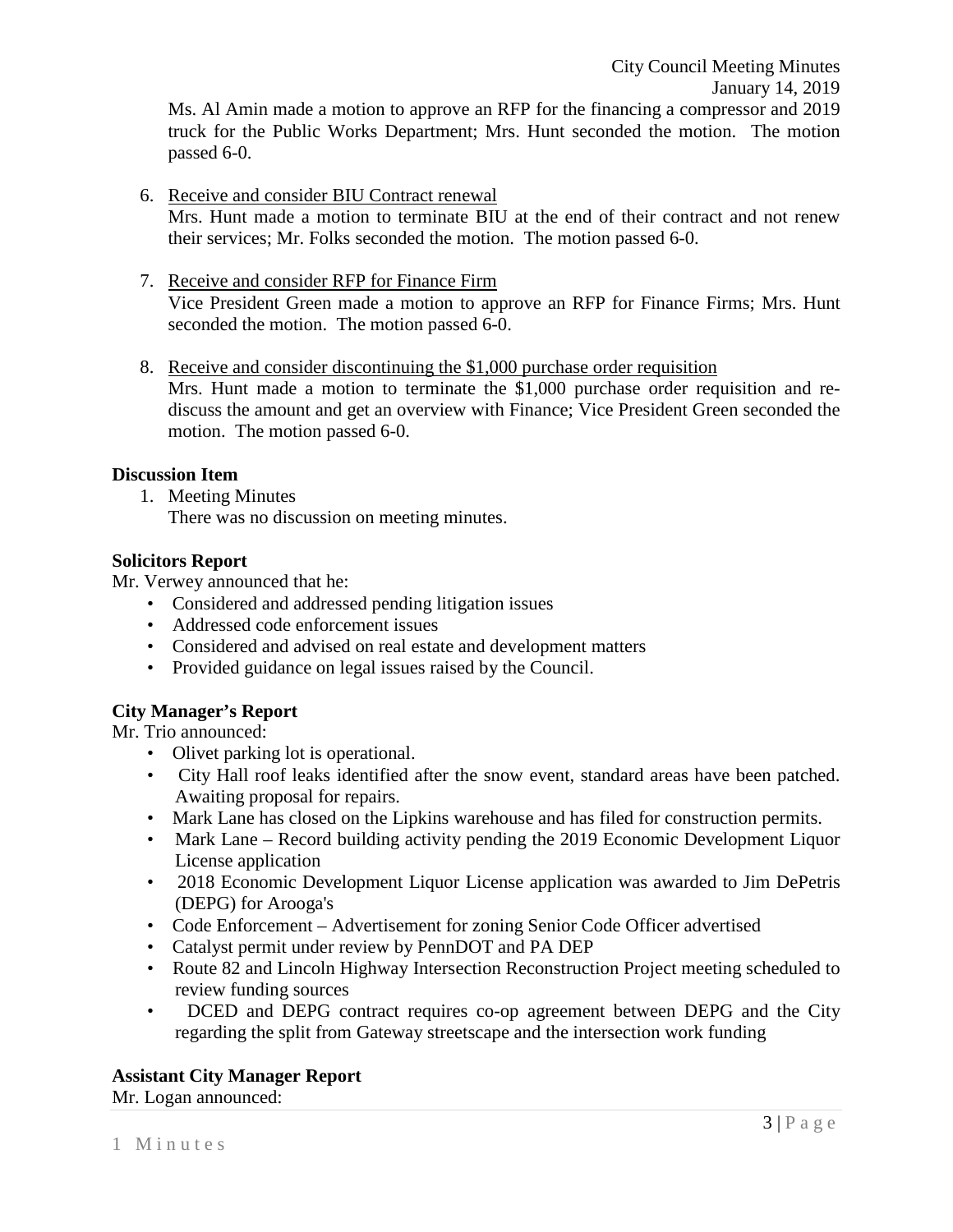- National Fitness Center Update: The City of Coatesville has submitted a letter of engagement and has begun identifying potential sponsors for the 2019 campaign.
- Eagle Waste Disposal Update: Eagle Disposal continues to make an effort on helping the city manage its waste removal problem. The guidelines have been posted on the City's website.
- Codes Department Update: successfully completed the preliminary review and exploration to identify a new code enforcement company. Beginning the process of creating an RFP and hope to secure a contractor by the end of February.

# **Citizens' Hearings – Non-Agenda Items Only (3 Minutes)**

There were no citizens' comments on non-agenda items only at this time.

Vice President Green made a motion to close citizens' comments on non-agenda items only; Mr. Folks seconded the motion. The motion passed 6-0.

## **Special Events**

- 1. Fathers Involved Shedding Hope submitted a special events application for a Fish Rodeo on May 3, 4, 5 and 6, 2019 at the Riverwalk and Brandywine Creek.
- 2. Latinos Soccer submitted a special event permit for the use of a portion of ASH Park for soccer every Sunday from March 1, 2019, to December 10, 2019.

Council acknowledged the Special Event applications were approved by all the Departments required. Mr. Logan explained the City will now need a Memorandum of Agreement for entities whose fees are waived.

## **Council Comments**

Mr. Folks stated "Love grows on you, hate sticks to you," Have a good night.

Mrs. Hunt thanked everyone for attending the meeting. It is tough making tough decisions, but a good feeling when making decisions from the heart. When I pass a vote, my vote is based on my inner gut feeling. I will not be persuaded, I cannot be bought. I don't vote on the status quo. I do what I do as an individual. I was voted to represent a section of our city. I look forward to seeing our City continue to grow and that maybe we work together collectively as a council and respect each other even though we don't always agree with each other but continue to respect each other's opinions because together is how we are going to make the City grow. Thank you and if we do get this storm this weekend, be safe.

Ms. Al Amin thanked everyone for attending the meeting. Safe Travels.

Mrs. Bookman thanked everyone for attending the meeting. Have a good night.

Vice President Green thanked everyone for attending the meeting. I just want to say thank you to Ms. Laurie and Lieutenant Audette. I really appreciate your efforts with being a nonprofit or alliance that you are formulating an organization that is long overdue in our city. Some of our youth could have used this in our past. Wish you well, hope you have an abundance of mentors of people who want to come out. I hope some mentors have already been thru what you are trying to stop and come out because sometimes listening to the experience can help to scare some